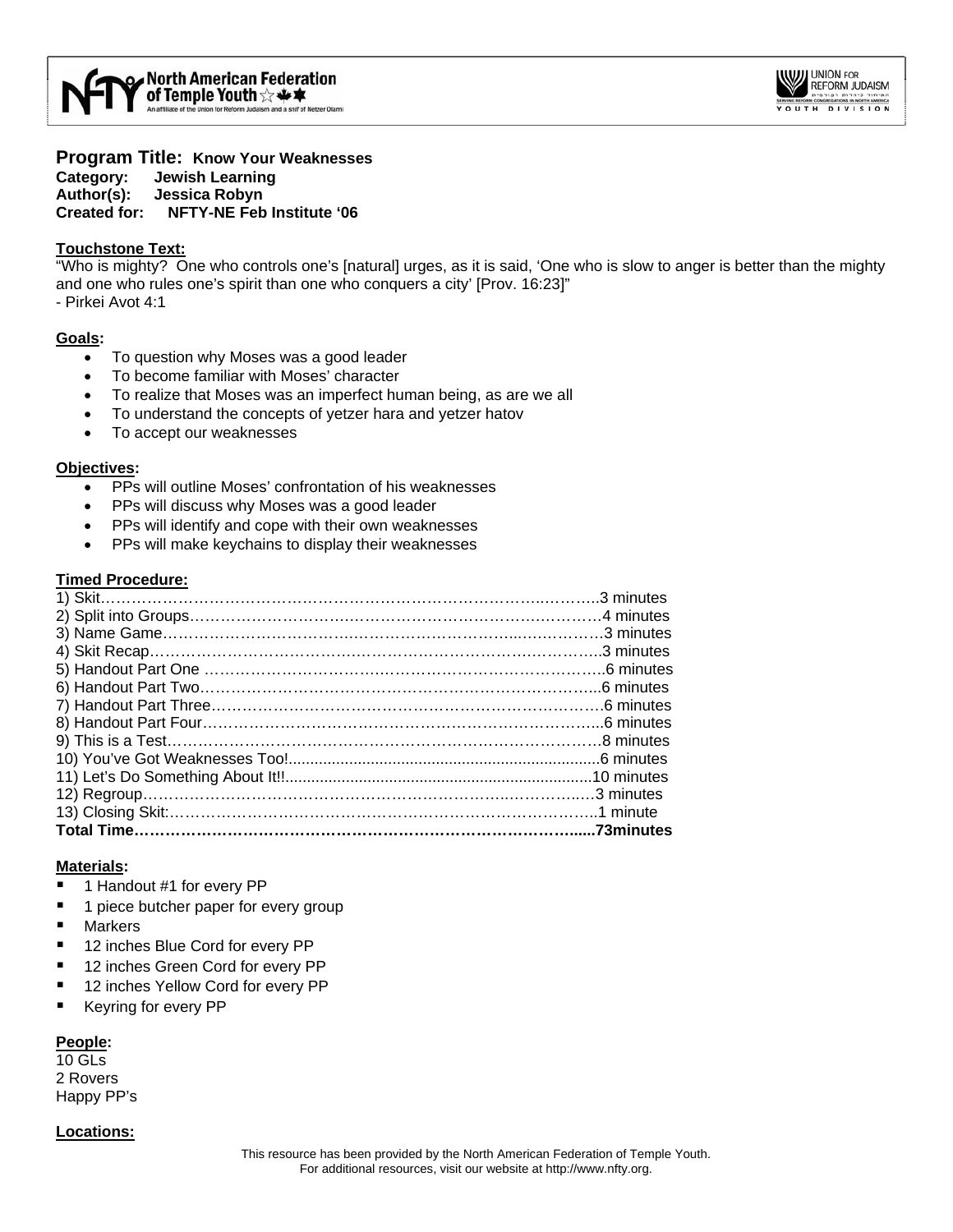



Normal Eisner Locations

#### **Background Info:**

Run this program in the afternoon for best PP response

#### **Detailed Procedure:**

**1) Skit……………………………………...…………………………………………...3 minutes** 

Moses: Hey, check it out man! It's a bush! And it's on fire! I must turn aside to look at this marvelous sight; why doesn't this bush burn up?

God: Hey Moses! What's happening?

Moses: Nothing exciting, just tending to my father-in-law's sheep, for I am a simple man...Wait, who are you?

God: I am the God of your father, the God of Abraham, the God of Isaac, and the God of Jacob. I have marked well the plight of my people in Egypt and have heeded their outcry. I have come down to rescue them from the Egyptians and to bring them to a good and spacious land, flowing with milk and honey.

Moses: Wow! That is extraordinary!

God: Moses, you will go to Pharaoh, and you shall free my people, the Israelites, from Egypt.

Moses: Hold up, who am I that I should go to Pharaoh and free the Israelites from Egypt?

God: There is no reason to worry, I will be with you.

Moses: But God, what if they do not believe me? And they won't listen to me anyways! I have never been a man of words, neither in the past nor now that you have summoned me. And I s-s-s-stutter.

God: You know, I'm telling you, you can do this, so quit being so unconfident.

Moses: But, it's just that I have so many weaknesses.

God: My point exactly!

**2) Split into Groups……………………………………………………………………4 minutes** 

**3) Name Game…………………………………………………………...……………3 minutes** 

GL: We're going to start with a name game! YAY! Ok, so say your name, your grade, your TYG, and tell us one reason why or one example of when you are a leader.

*(Hi, I'm Jess, I'm a senior from TIFTY, and I'm a leader because that's my last name!)*

**4) Skit Recap…………………………………………………………………………..3 minutes** 

GL: Ok great, does someone want to summarize what happened in the skit?

*(God appears to Moses as a burning bush and tells him that he is going to lead the Jews out of Egypt. Moses complains that he cannot be a leader, but God insists that he can.)*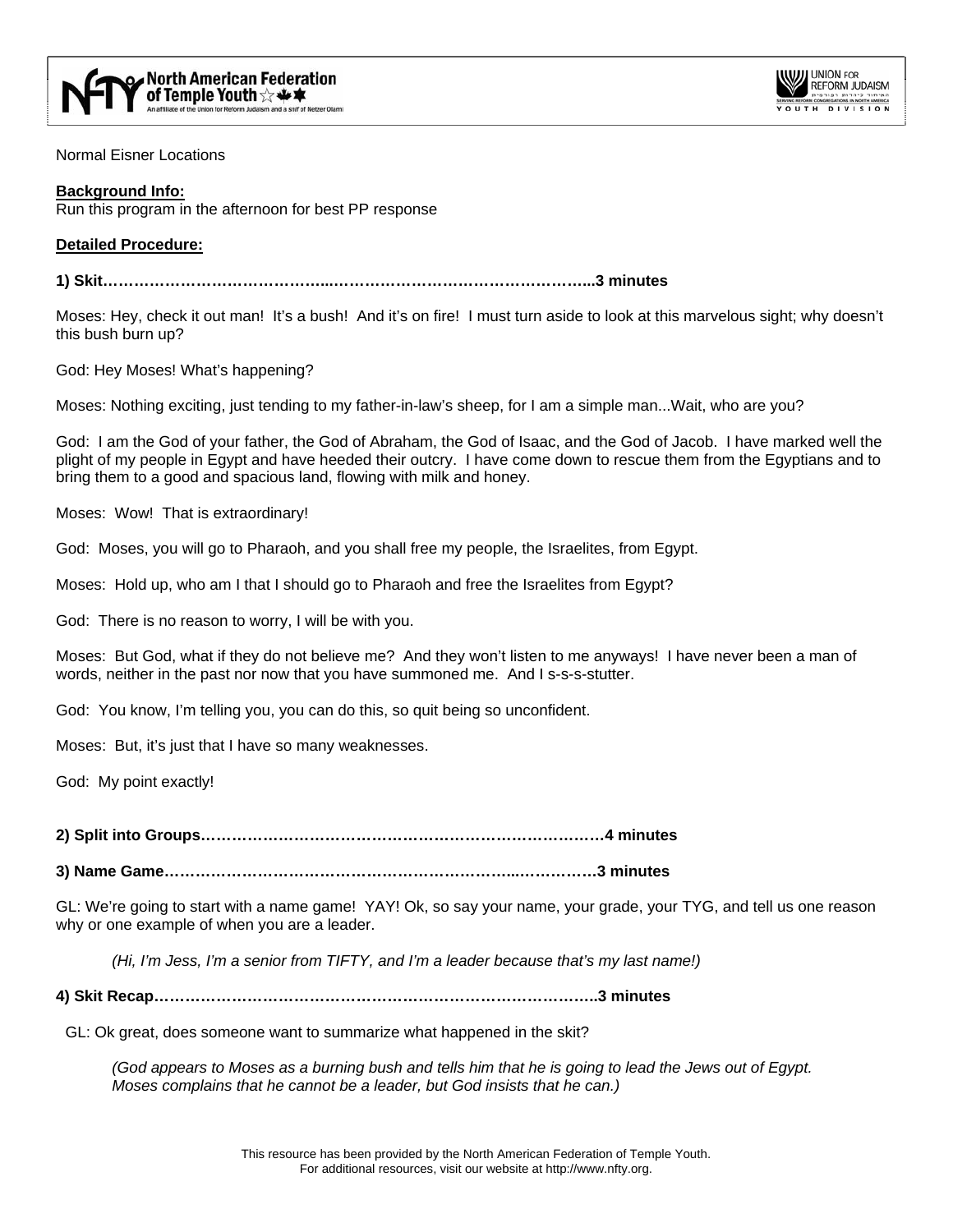

GL: Do you think that it was reasonable for Moses to insist that he cannot be a leader? Why?

*(Yes, he did not think he had the ability to do something that God was asking him, so it was only right for him to let God know.) (No, if God is asking Moses to do something, obviously Moses should be able to do it; Moses should not be questioning God.)* 

**5) Handout Part One …………………………………………………………………..6 minutes** 

GL: Granted that the skit was not the most accurate portrayal of what transpired between God and Moses, let's take a look at how the Torah describes their chat.

[GL passes out Handout One and has a PP read #1 on Handout 1]

GL: Do you guys think it's interesting that the Torah specifies that God waits to see that Moses turns to look at the bush?

*(Yes!)* 

GL: The Torah definitely makes it clear that Moses is called upon to either see the bush and investigate it, and in doing so meet God, or fail to do so, and continue his walk in the wilderness as a shepherd. Why do you think God waits to speak until after he sees that Moses has chosen to acknowledge the burning bush?

*(Because God wants to get Moses' attention!) (Because God's testing Moses!)* 

GL: Those are all great ideas, but we can't really tell what the answer is without looking at Moses' earlier life. So let's take a detour and see what Moses was up to before now! Ok, so do you guys all know the story of Moses as a baby? Does someone want to give us a quick recap?

*(Pharaoh commands that all Jewish baby boys be killed so his mom sets him adrift on the Nile River in a basket. Pharaoh's daughter finds Moses while bathing and adopts him as her son. Moses grows up in the Egyptian royal family)* 

GL: Great! So remember that our goal is to figure out why God waits to speak until after he sees that Moses has chosen to acknowledge the burning bush. Why is it important to look at Moses' past in order to talk about something that happens eighty years later?

*(Because your past shapes who you become. Moses' upbringing as a Jew inside Pharoah's household strengthens his Jewish identity.)* 

**6) Handout Part Two……………………………………………………………….6 minutes** 

GL: Well now that we can see where Moses is coming from, let's take a look at where his adventures lead him. The Torah tells us about three major events in Moses' life that occur before God asks him to lead the Israelites out of Egypt. So right now, it's our job to figure out what from these three events makes God sure that Moses would be a good leader. The first thing we've got on adult Moses is this…

[Have a PP read #2 on handout 1]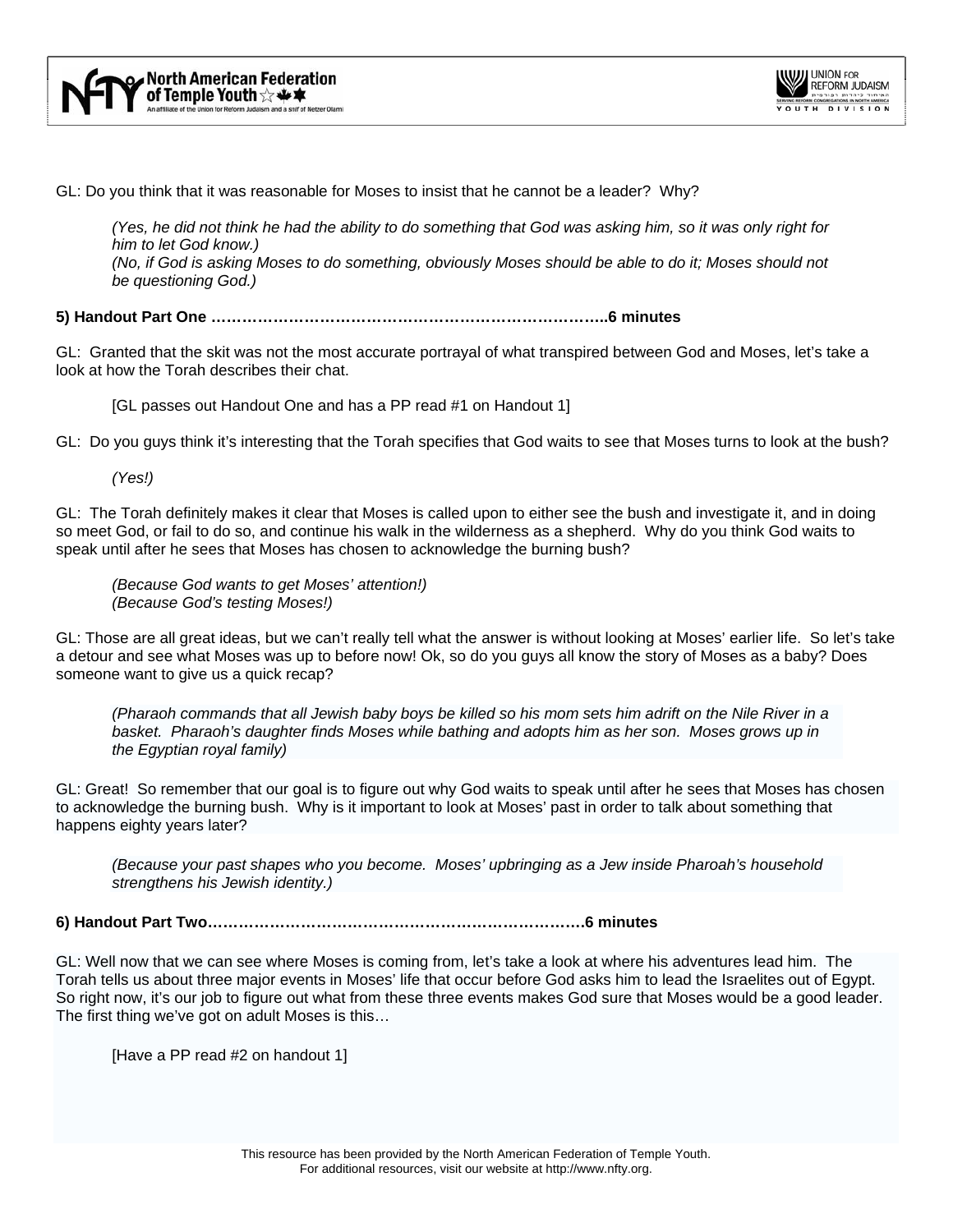

GL: Ok so we've got to decide what aspects of Moses' killing the Egyptian were good and which were bad. Looking at these three lines, let's just think of some positive and negative aspects of what Moses did.

[GL picks a scribe and has the scribe make a "plus" and "minus" column, PPs shout out pros and cons of Moses' actions]

| Protects his people | Quick to anger                    |
|---------------------|-----------------------------------|
|                     | Hotheaded                         |
| Avenges             | Violent                           |
| Seeks justice       | <b>Brutal</b>                     |
|                     | Cowardly                          |
|                     | Doesn't make a lasting difference |
|                     |                                   |

GL: Alright, great! So even though Moses has good intentions here, do you guys think he accomplishes anything significant in the long run?

*(No! Even though he stood up against Egyptian power, all he accomplished was getting himself banished)* 

GL: Looking back at the lines in #2, do you think that Moses was more focused on saving the victim or punishing the oppressor?

*(He's more focused on harming the Egyptian, the oppressor, because he does not merely stop him from hurting the Jew, but he goes so far as to kill and bury the Egyptian)* 

**7) Handout Part Three…………………………………………………………………6 minutes** 

GL: Great, so we can pretty much conclude that when Moses smites the Egyptian he's got good intentions that get a bit out of hand. So now let's move on to the second big episode of Moses' life which happens just the day after.

[GL has a PP read #3 on Handout One]

GL: Fantastic, so now let's do the same thing we did for the last one and list the positive and negative aspects of this encounter.

[GL has the scribe draw a line under the last list to differentiate episodes]

|                      | -                                  |
|----------------------|------------------------------------|
| Teacher-like         | Fails to gain the Hebrew's trust   |
| Has a 'noble vision' |                                    |
|                      | Reprimands the evildoer instead of |
|                      | helping the victim                 |

GL: This is great work guys! So how is Moses' handling of this situation different from the last? Is it better or worse?

*(It's better! This time he's not violent, and he tries to stop other violence.) (It's worse! This time even his own people don't like him, and he doesn't help the victim at all.)* 

GL: Did Moses accomplish anything significant this time?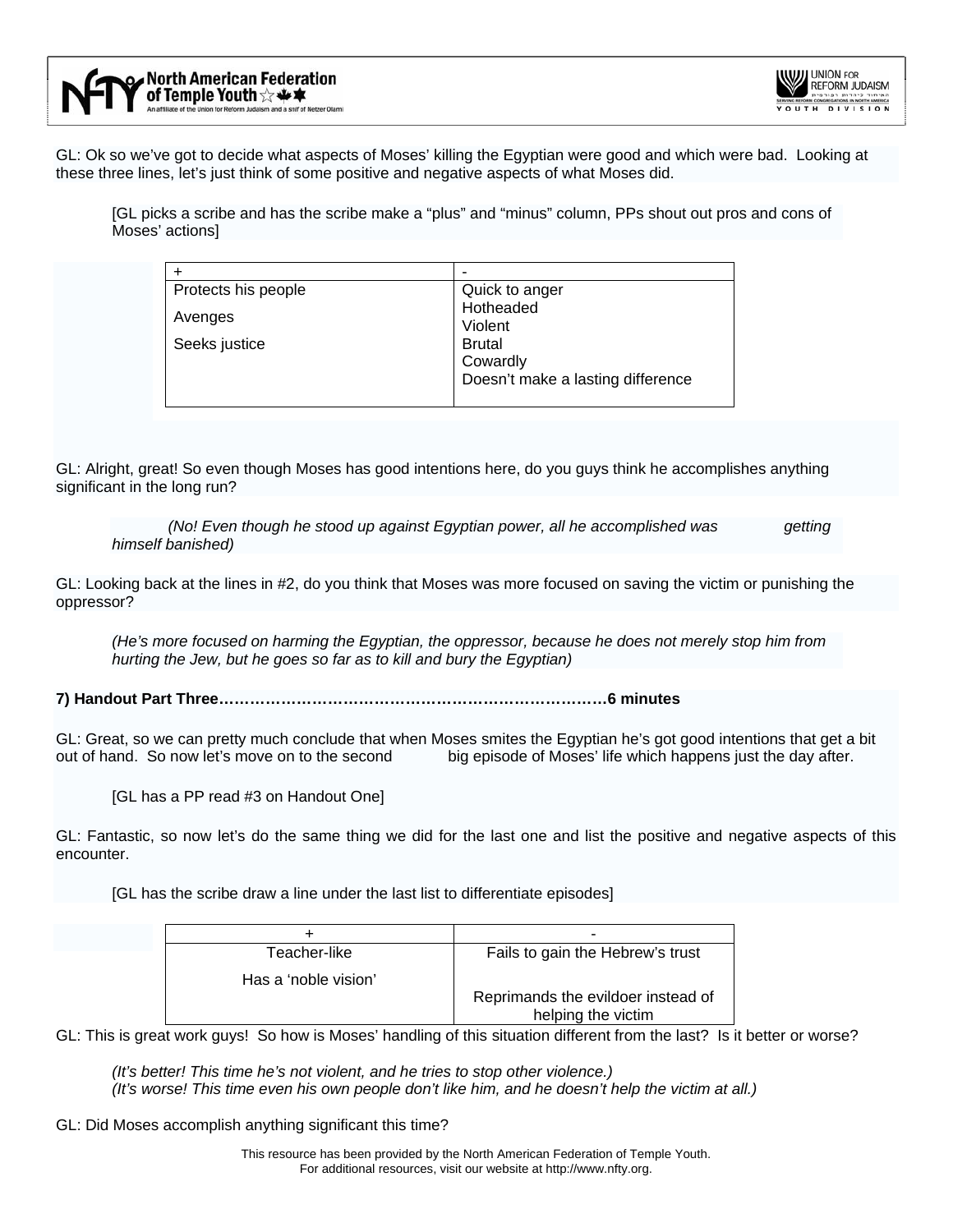

*(He tries to, but does not impact the behavior of the Hebrews, and fails to gain respect among his own people)* 

#### **8) Handout Part Four…………………………………………………………………6 minutes**

GL: Alright, well let's take a look at his next big event and see if he learns anything from these other experiences.

[GL has a PP read #4 on Handout One]

GL: Once again, lets jot down positives and negatives. And this time there may be no negative aspects, but if you can think of one, that's totally awesome.

[GL has the scribe draw a line under the last list to differentiate episodes]

| Protector                       |  |
|---------------------------------|--|
| Less violent                    |  |
| Focuses on saving the strangers |  |

GL: Ok, great! So after Moses saves the priest's daughters from the shepherds, God is just about ready to give Moses his famous leadership role. Looking back at his other two big actions, what is different this time around that makes God trust that Moses can be a good leader?

*(This time, Moses saves strangers whom he was moved to save out of compassion rather than because of the plight of his brethren. This is the first time he helps someone without feeling obligated to do so. This is the first time he successfully helps someone.)* 

**9) This is a Test………………………………………………………………………..8 minutes** 

GL: So now, we just need to bring everything back together. Moses kills the Egyptian, he reprimands the fighting Hebrews, he saves Jethro's daughters, and God watches Moses' actions and judges his leadership ability, as if each of these episodes were tests! And this all leads up to the burning bush! And why does God wait for Moses to notice the bush before he speaks?

*(It's a final test!)* 

GL: Remarkable! Moses proves that he's learned something when he chooses to confront the burning bush. Let's talk about what Moses learns through his experiences. When Moses kills the Egyptian and is forced to flee as a result, what does he learn?

*(To think about the big picture, and think about long term repercussions of your actions rather than immediate)* 

GL: Super! So when Moses tells the two Jews to stop fighting, and finds that they don't want to listen to him, what does he learn?

*(That he was being hypocritical and that reprimanding the offender is not always effective)* 

GL: Glorious! Now when he saves Jethro's daughters, what does he demonstrate that he has learned from the other two episodes?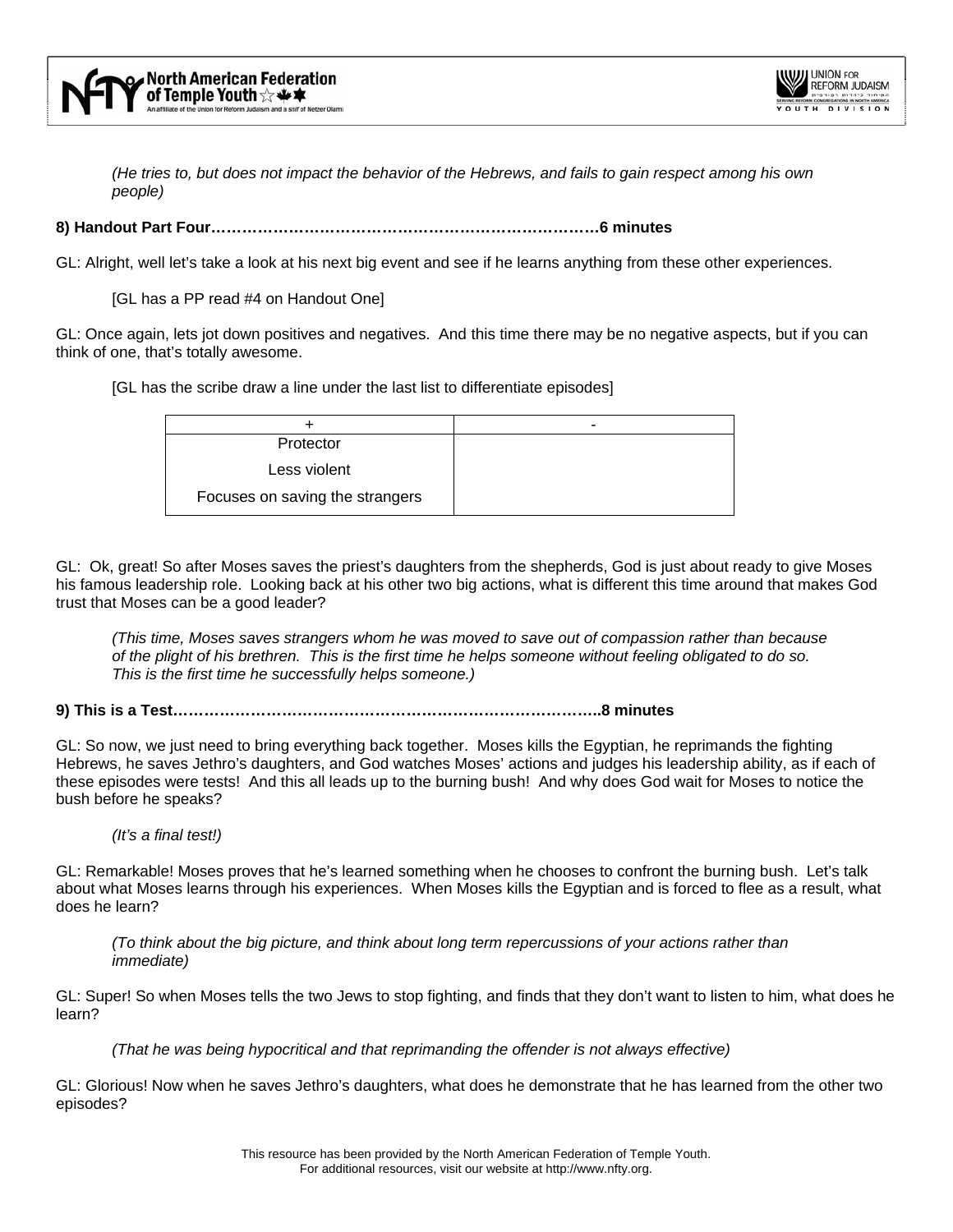

*(If you see someone who needs help...help them! And he is not very violent this time, which shows that he has learned that violence doesn't necessarily solve problems.)* 

GL: Stupendous! Knowing that he has gained all this knowledge from these three events, when Moses turns aside from his set course to investigate the burning bush, what does Moses prove that he has learned?

*(The importance of paying attention to the little things and appreciating more spiritual, less material things)* 

GL: Righteous! So from this, what weakness can we say he has overcome throughout his journeys?

*(Moses stops acting impulsively and overcomes his disinterest. He learns to consider the outcomes of his actions before he commits them. He learns to act devoid of anger, violence, and excess emotion, and focuses simply on saving the victims.)* 

GL: So we've pretty much identified Moses' weakness as a combination of disinterest and impulsiveness. Can you guys think of a time later on when Moses allows his weakness to resurface?

*(When he hits the rock for water after God instructs him to speak to the rock. (When he questions God's ability to feed the Israelites.)* 

**10) You've Got Weaknesses Too!...................................................................................6 minutes** 

GL: So at the burning bush, Moses proved that he knows what his weakness is and is able to control it. So why does he allow his weakness to resurface?

*(Because weaknesses aren't just something that we realize and are able to rid ourselves of.)* 

GL: Exactly. The best we can do is to be aware of our weaknesses and work to control them. If you are aware that you suffer from a weakness you will be more motivated to overcome it. However, those who are unaware of their weaknesses will struggle with their "evil inclination". If any of you guys were at December Institute last year, you may remember learning about the Hebrew concept of evil inclination, also known as…

*(Yetzer Hara!)* 

GL: Right, so if anyone was at December institute or knows anything about yetzer hara, could you share what you know with the group?

*(As Jews we have a good inclination, yetzer hatov, and an evil inclination, yetzer hara, and we must learn to follow our good inclination and not allow our evil inclination to dictate our lives)* 

GL: Hooray! So we've come to realize that as Jews we all share a weakness, our Yetzer Hara. We also have individual weaknesses that we have to learn to control, so they don't impede our normal lives. The first step of overcoming is admitting. Let's go around Alcoholics Anonymous style and admit to one of our weaknesses. If you don't know what your weakness is yet, feel free to say so, because unawareness is a weakness, too.

*(Hi, my name is Jessica, and I procrastinate like hell ("Hi Jessica!"))* 

**11) Let's Do Something About It!!...............................................................................10 minutes** 

GL: Great, so now as a group, let's accept our weaknesses and agree to strive to keep them in mind and control them. I'm going to pass out cords and everyone should take one of each of the three colors. We're going to make key chains that we can carry with us everywhere that will remind us to be aware of our weaknesses. The blue represents our yetzer hara and our individual weaknesses, which we are susceptible to. The yellow represents our yetzer hatov and the things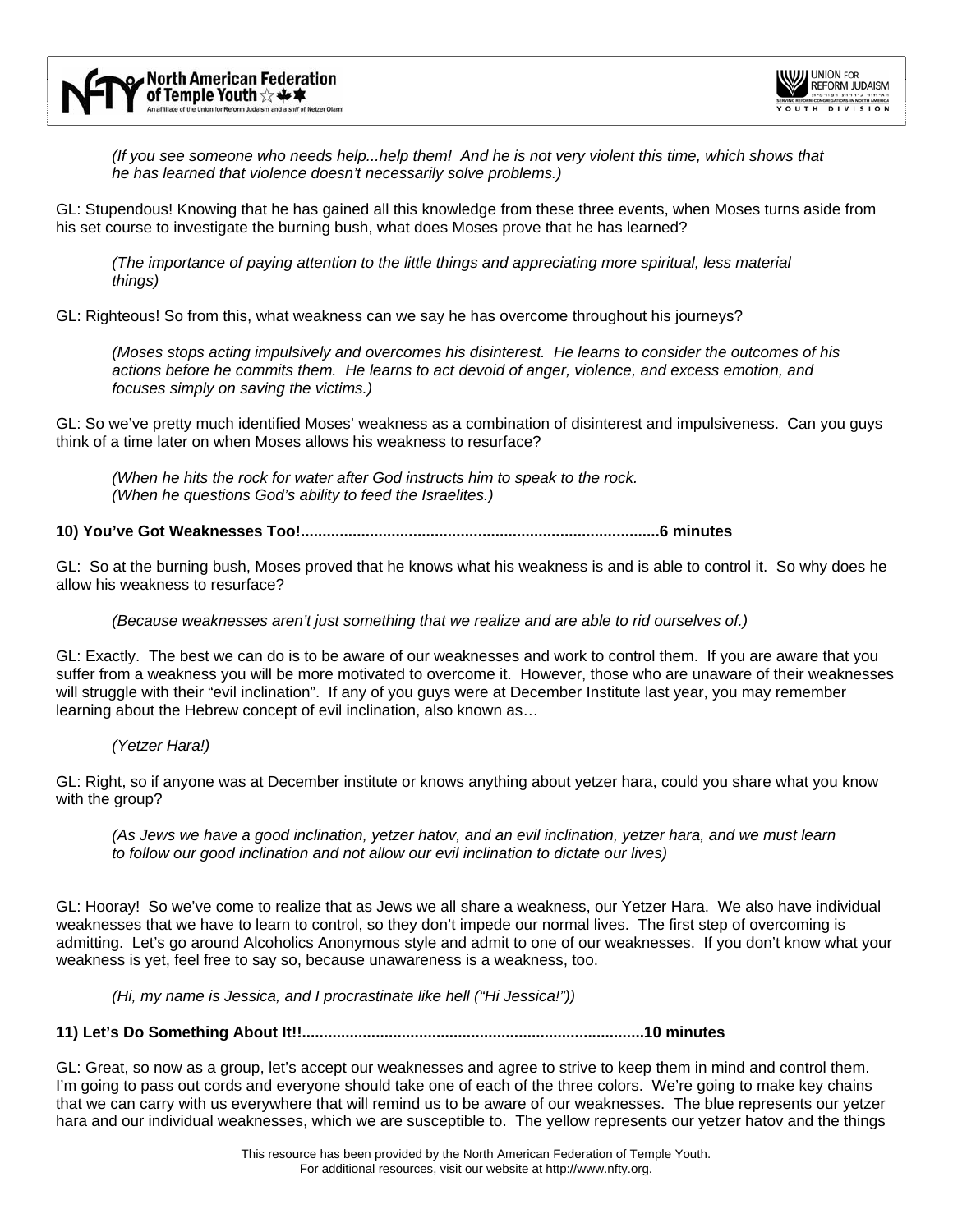



that we like about ourselves. And the green represents our balance of the two. We're going to braid these three cords together to remind ourselves to be aware of the forces impeding our lives, and to learn to control and find a comfortable balance between them.

[Pass out the three cords and key rings]

[If PPs don't know how to braid, have other PPs teach them]

GL: These are awesome guys. Remember to put them somewhere where you will see them every day and remember to be aware of the different forces in your life. Alright guys, you're absolutely awesome. Let's head back to regroup.

**12) Regroup…………………………………………………………………………..…3 minutes** 

**13) Closing Skit:…………………………………………………………………………1 minute** 

Moses: Whoa! I get it now! I'll be a good leader because I know my own weaknesses!

God: That's right! And since you know them, it's your responsibility to keep an eye on them.

Moses: Ok, I can do that.

God: You must make sure you don't let your weaknesses control your actions.

Moses: I will.

God: So we're cool?

Moses: Very cool.